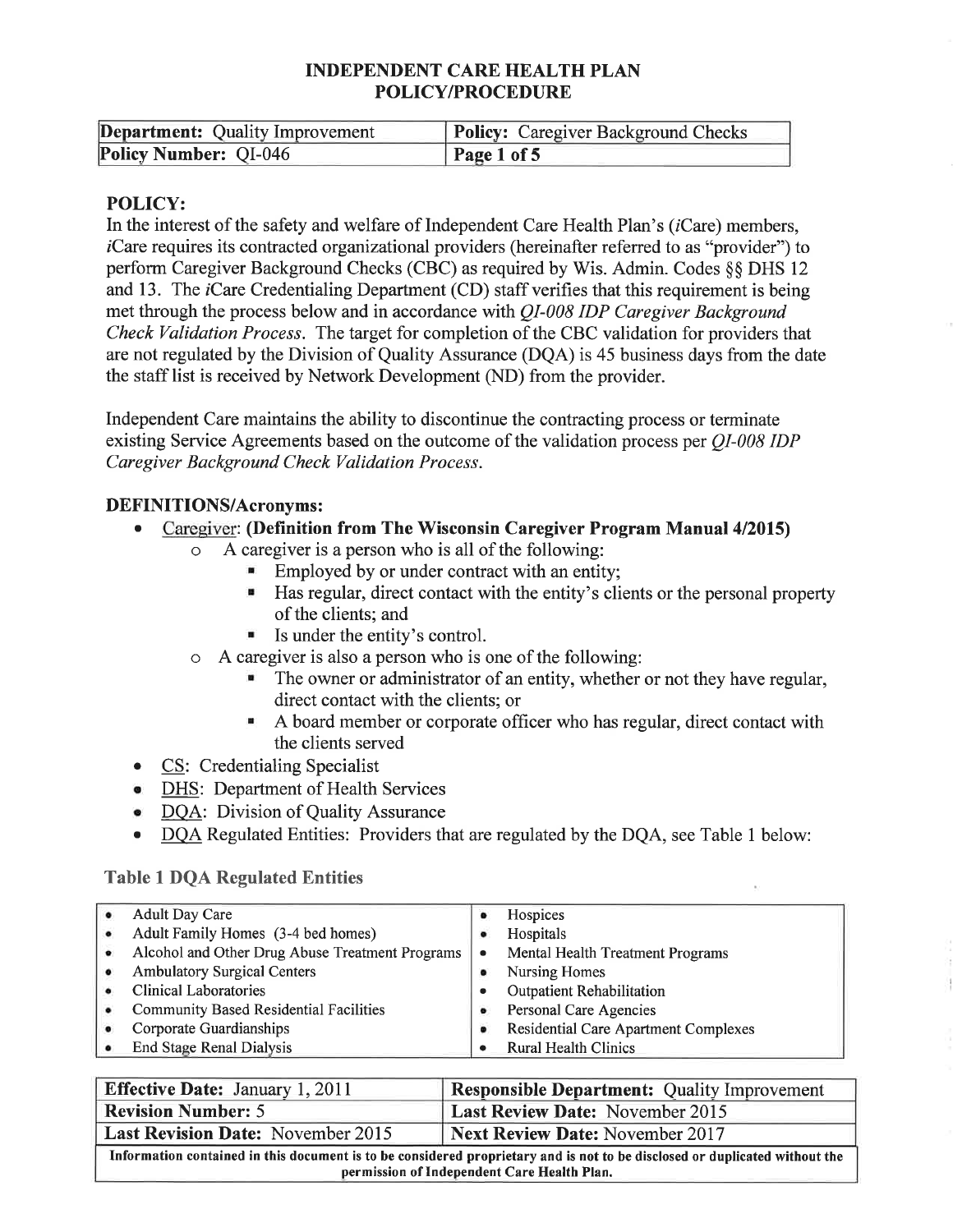| <b>Department:</b> Quality Improvement | <b>Policy:</b> Caregiver Background Checks |
|----------------------------------------|--------------------------------------------|
| <b>Policy Number: QI-046</b>           | Page 2 of 5                                |

|  | <b>Facilities Serving People with Developmental</b><br>Disabilities (FDDs) (also known as Intermediate<br>Care Facilities for Individuals with Intellectual<br>Disabilities ICF/IID)<br>Home Health Agencies |  | Traumatic Brain Injury Units<br>Ventilator Units |  |
|--|--------------------------------------------------------------------------------------------------------------------------------------------------------------------------------------------------------------|--|--------------------------------------------------|--|
|--|--------------------------------------------------------------------------------------------------------------------------------------------------------------------------------------------------------------|--|--------------------------------------------------|--|

- LTC: Long term care
- . Non-DQA Regulated Entities: The DQA does not regulate the following long term care providers, see Table 2 below:

## Table 2 Non-DQA LTC Service Provider Regulated Entities

|   | Adaptive aids                                      |                                                             |
|---|----------------------------------------------------|-------------------------------------------------------------|
|   |                                                    | Personal emergency response system<br>۰                     |
|   | Adult Family Homes (1-2 bed homes)                 | Prevocational services                                      |
|   | Assistive technology/communication aids            | <b>Relocation services</b>                                  |
|   | Care/case management                               | Self-directed personal care services                        |
|   | Consultative clinical and therapeutic services for | Specialized medical equipment and supplies                  |
|   | caregivers                                         | Supported employment                                        |
| ۰ | Consumer education and training services           | Training services for unpaid caregivers                     |
| ٠ | Counseling and therapeutic services                | Transportation (specialized transportation)-                |
| ۰ | Environmental accessibility adaptations            | community transportation                                    |
| ٠ | Financial management services                      | Transportation (specialized transportation) – other         |
| ٠ | <b>Habilitation</b> services                       | transportation                                              |
| ٠ | Home delivered meals                               | Vocational futures planning and support                     |
| ۰ | Housing counseling                                 | *this is not an all-inclusive list for those providers that |
|   |                                                    | require a CBC but are not regulated by the DQA.             |

- Nonclient Resident: A nonclient resident is a person who is 10 years of age or older who is not a client of the entity but who resides at the entity and is expected to have regular, direct contact with entity clients (e.g., owner's family member).
- PCS: Provider Contract Specialist
- o Regular. Direct Contact: "Regular" means contact that is planned, scheduled, expected, or periodic. "Direct contact" when used in reference to a person's contact with clients, means face-to-face physical proximity to a client that affords the opportunity to commit abuse or neglect of a client or misappropriation of a client's property. NOTE: "Staff" in the context of this policy includes the provider's employees, volunteers, and nonclient residents.

## PROCESS:

- 1) Initial contracting
	- a) Prospective providers are required to conduct CBCs on all staff who meets the Department of Health Services (DHS) definition (see definitions above) of caregiver as

| <b>Effective Date:</b> January 1, 2011                                                                                      | <b>Responsible Department:</b> Quality Improvement |  |
|-----------------------------------------------------------------------------------------------------------------------------|----------------------------------------------------|--|
| <b>Revision Number: 5</b>                                                                                                   | <b>Last Review Date: November 2015</b>             |  |
| <b>Last Revision Date:</b> November 2015<br>Next Review Date: November 2017                                                 |                                                    |  |
| Information contained in this document is to be considered proprietary and is not to be disclosed or duplicated without the |                                                    |  |
| permission of Independent Care Health Plan.                                                                                 |                                                    |  |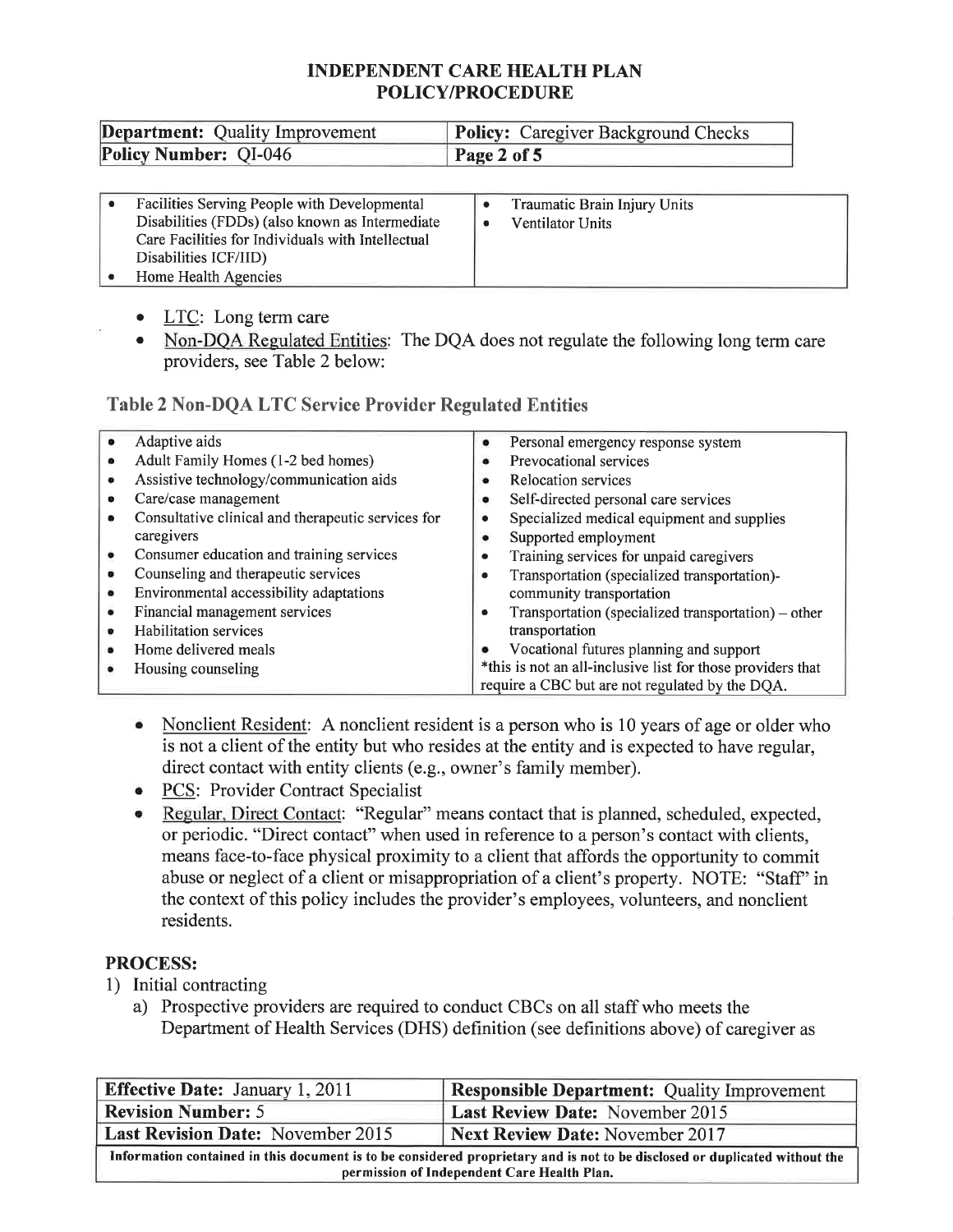| <b>Department:</b> Quality Improvement | <b>Policy:</b> Caregiver Background Checks |
|----------------------------------------|--------------------------------------------|
| <b>Policy Number: QI-046</b>           | Page 3 of 5                                |

required by Wis. Admin. Codes §§ DHS 12 and 13. Providers must attest to and provide documentation related to their CBC process prior to contracting with *iCare*. For provider types who are not regulated by DQA, the CS must verify and validate the provider's CBC compliance prior to the execution of a provider contract.

- b) Within five days of receipt, the PCS sends the signed CBC attestation to the CS and the CS files the attestation electronically in the provider's organizational credentialing file. This completes the process for DQA Regulated Entities.
- c) For Non-DQA Regulated Entities, steps d) through i) below are followed.
- d) Within five days of receipt, the PCS sends the staff list to orgcbc@icare-wi.org. (Process is further defined in QI-008 IDP).
- e) The CS randomly selects 10% of the staff on the list for review. A minimum of 10 and maximum of 30 names are selected. If the staff list is comprised of l0 or fewer individuals, all are selected.
- f) The CS notifies the provider to submit the following documents as part of the initial CBC validation and verification. (Alternate sources of information may be acceptable according to industry standards):
	- i) DHS Background Information Disclosure (BID) Statement: dated and signed by the employee (DHS Form F-82064A);
	- ii) Copy of the Department of Justice (DOJ) Criminal History Request (DOJ Form DJ-LE-250 for single name requests or DJ-LE-250A to search multiple names);
	- iii) Copy of the response to CBC (DHS Form F-82065); and/or
	-
- iv) Copy of the V/isconsin Nurse Aide Registry Query. g) Using the CBC audit tool, the CS verifies that the CBC was performed in compliance with Wis. Adm. Codes §§ DHS 12 and 13 (See also *QI-008 IDP Caregiver Background* Check Validation Process) for each staff person selected for review. The CS also verifies that if applicable based on hire date, the four year reverification documentation has been supplied.
- h) When all elements are met, according to the CBC audit tool, the CS notifies the PCS that the provider has passed the CBC validation.
- i) If the provider is unable to produce the CBC documentation for the identified staff sample within 21 business days of the request, the CS notifies the PCS, and the PCS does not proceed with the contracting process unless alternate arrangements are made to meet the documentation submission requirements.
- 2) Ongoing CBC Monitoring for Organizational Providers:
	- a) As part of the ongoing quality monitoring process for CBC validation, the CS performs annual verification audits for up to 10% of the contracted providers quarterly.
	- b) The CS requests an updated staff list from the provider and selects a 10% sample from their staff list. A minimum of 10 and maximum of 30 names are selected. If the staff list is comprised of 10 or fewer individuals, all are selected.
	- c) The CBC validation process repeats beginning with the steps in section 1) f) above.

| <b>Effective Date: January 1, 2011</b>                                                                                                                                     | <b>Responsible Department:</b> Quality Improvement |  |
|----------------------------------------------------------------------------------------------------------------------------------------------------------------------------|----------------------------------------------------|--|
| <b>Revision Number: 5</b><br><b>Last Review Date: November 2015</b>                                                                                                        |                                                    |  |
| <b>Last Revision Date:</b> November 2015<br><b>Next Review Date: November 2017</b>                                                                                         |                                                    |  |
| Information contained in this document is to be considered proprietary and is not to be disclosed or duplicated without the<br>permission of Independent Care Health Plan. |                                                    |  |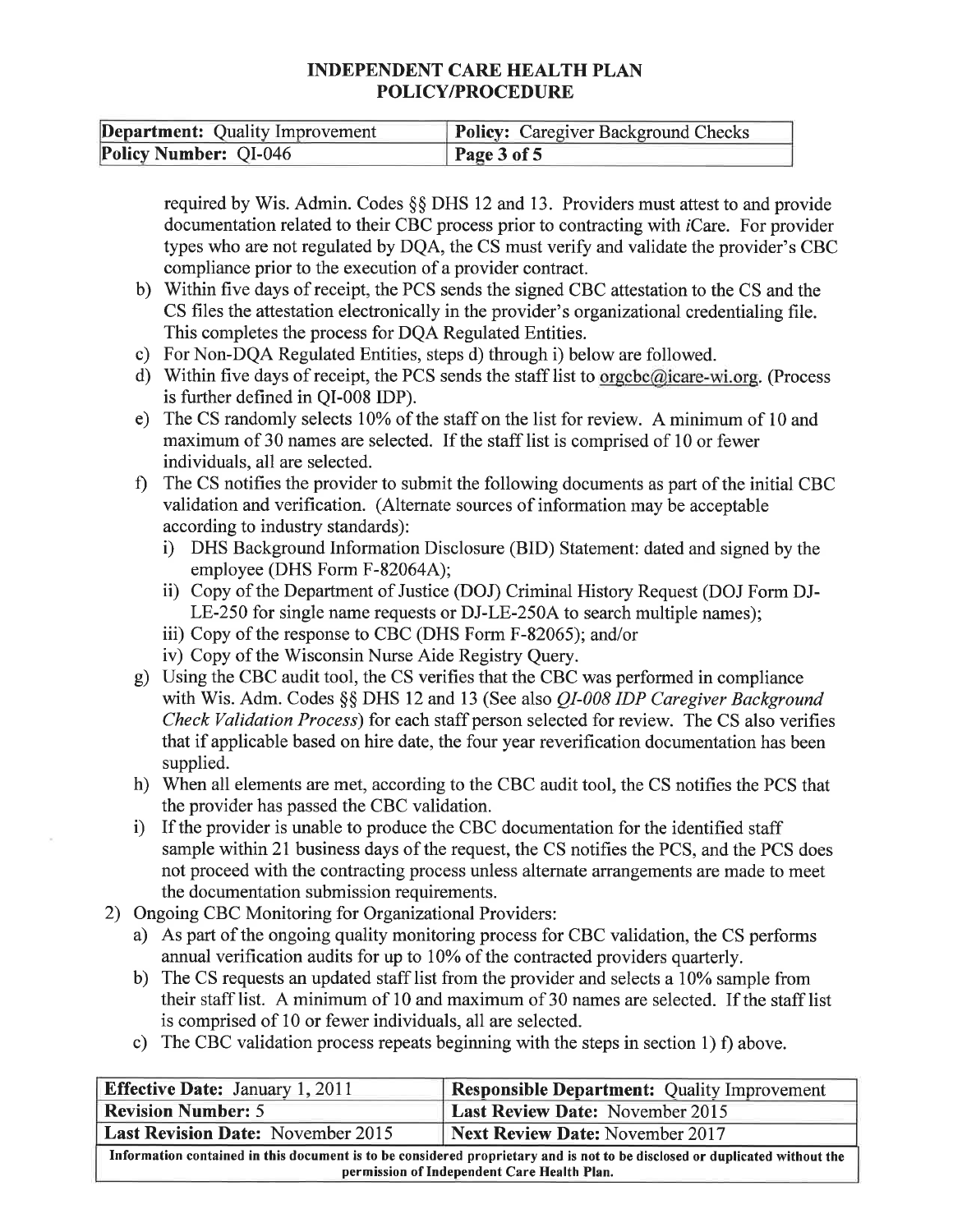| <b>Department:</b> Quality Improvement | <b>Policy:</b> Caregiver Background Checks |
|----------------------------------------|--------------------------------------------|
| <b>Policy Number: QI-046</b>           | Page 4 of 5                                |

- 3) Non-compliance
	- a) Providers fail the CBC validation process if either of the following occurs:
		- i) Provider fails to respond to the request for documentation; and/or
		- ii) Provider's documentation does not meet CBC criteria outlined in Wis. Adm. Codes \$\$ DHS 12 and 13.
	- b) Following the determination of a failed CBC validation review, the CS immediately notifies the PCS of the results.
	- c) The CS notifies the provider in writing of the CBC validation results. For providers that are servicing existing iCare members, the CS expedites the provider notification process.
	- d) If applicable, the PCS consults with Network Development, Care Management, Family Care Partnership, and/or other appropriate *i*Care staff for developing a transition plan for affected members.

| <b>Effective Date:</b> January 1, 2011                                                                                                                                     | <b>Responsible Department:</b> Quality Improvement |  |
|----------------------------------------------------------------------------------------------------------------------------------------------------------------------------|----------------------------------------------------|--|
| <b>Revision Number: 5</b>                                                                                                                                                  | <b>Last Review Date: November 2015</b>             |  |
| <b>Next Review Date: November 2017</b><br><b>Last Revision Date:</b> November 2015                                                                                         |                                                    |  |
| Information contained in this document is to be considered proprietary and is not to be disclosed or duplicated without the<br>permission of Independent Care Health Plan. |                                                    |  |